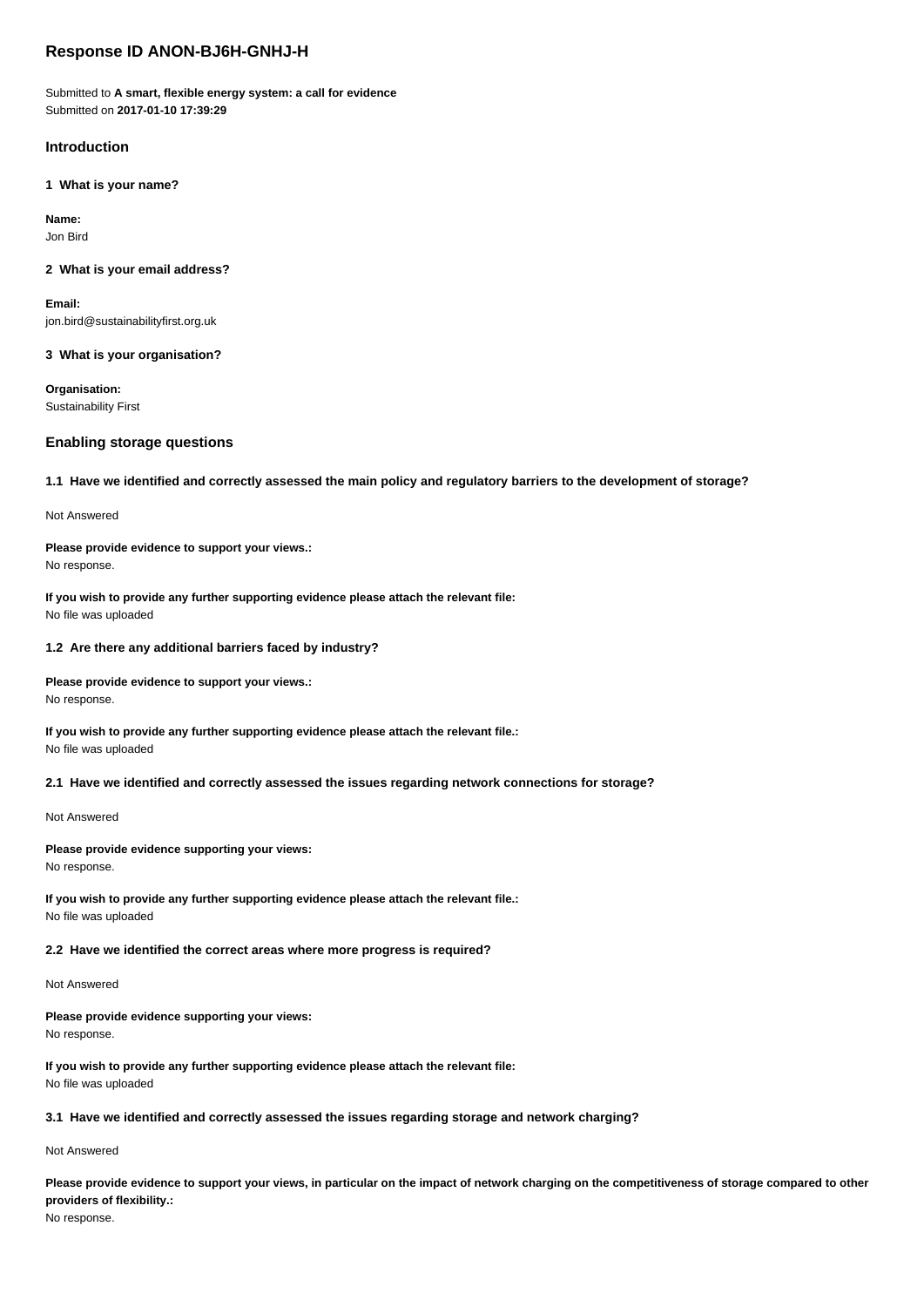**If you wish to provide any further supporting evidence please attach the relevant file.:** No file was uploaded

# **3.2 Do you agree that flexible connection agreements could help to address issues regarding storage and network charging?**

Not Answered

**Please provide evidence to support your views, in particular on the impact of network charging on the competitiveness of storage compared to other providers of flexibility.:**

No response.

**If you wish to provide any further supporting evidence please attach the relevant file:**

No file was uploaded

# **4.1 Do you agree with our assessment that network operators could use storage to support their networks?**

Yes

# **Please provide evidence supporting your views:**

LCNF projects such as Northern Powergrid's CLNR project (see, for example,

http://www.networkrevolution.co.uk/project-library/electrical-energy-storage-2-100kva200kwh-powerflow-management/) have demonstrated that storage can provide value. But cost is important in establishing value for money.

# **If you wish to provide any further supporting evidence please attach the relevant file.:**

CLNR-Trial-Analysis-EES2-Autonomous-Powerflow.pdf was uploaded

# **4.2 Are there sufficient existing safeguards to enable the development of a competitive market for storage?**

Not Answered

# **Please provide evidence supporting your views:**

No response.

**If you wish to provide any further supporting evidence please attach the relevant file:** No file was uploaded

# **4.3 Are there any circumstances in which network companies should own storage?**

No

# **Please provide evidence supporting your views:**

Unlike the network itself, storage is not a natural monopoly and so does not need to be part of a DNO's regulated asset base. Indeed, ownership may create conflicts of interest between the use of owned assets and bought in flexibility.

# **If you wish to provide any further supporting evidence please attach the relevant file:**

No file was uploaded

### **5 Do you agree with our assessment of the regulatory approaches available to provide greater clarity for storage?**

### Not Answered

**Please provide evidence to support your views, including any alternative regulatory approaches that you believe we should consider, and your views on how the capacity of a storage installation should be assessed for planning purposes.:** No response

**If you wish to provide any further supporting evidence please attach the relevant file:** No file was uploaded

**6 Do you agree with any of the proposed definitions of storage? If applicable, how would you amend any of these definitions?**

Not Answered

### **Please give us your views.:**

No response.

**If you wish to provide any further supporting evidence please attach the relevant file.:** No file was uploaded

# **Aggregator questions**

**7 What are the impacts of the perceived barriers for aggregators and other market participants?**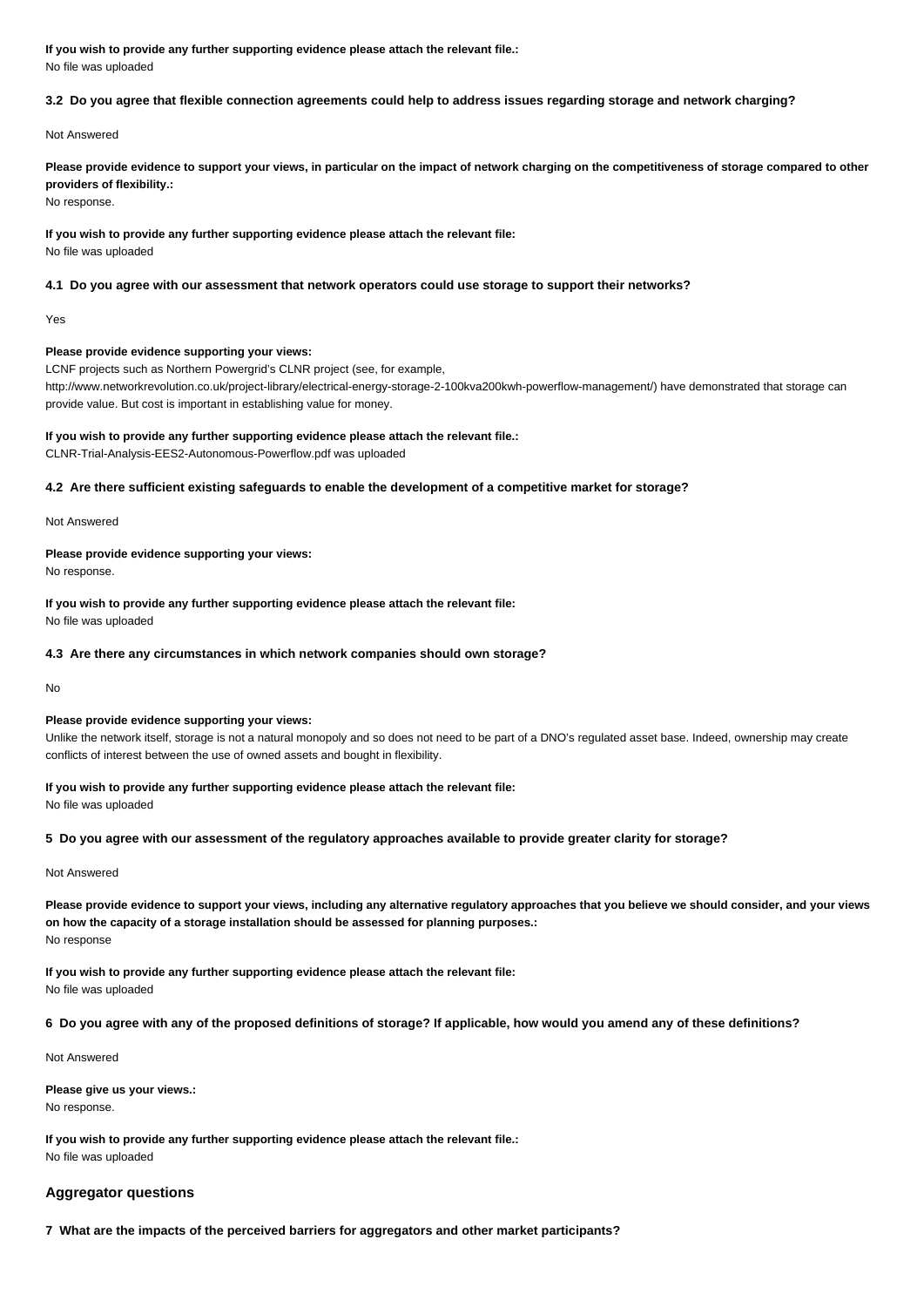Aggregators could well bring forward additional flexibility in different sections of the GB electricity markets, and already do so successfully in balancing services. Potentially, through bi-lateral arrangements, aggregators could usefully support individual suppliers to meet their contract positions at gate closure in the balancing mechanism. However, aggregators have a concern that suppliers may not necessarily contract with them where suppliers see aggregators as their competitors.

Discussion about the barriers faced by aggregators in entering different segments of the GB electricity markets needs to take account of two key issues:

• The costs and benefits of aggregator participation in different parts of the market, including a clear understanding of how aggregator participation will impact overall system efficiency and system costs; and

• The need to support those smaller players, which are currently developing flexibility solutions, through the current uncertainties they face in the markets regarding future values and revenues for flexibility services.

We address each of these in turn.

#### Overall system costs and benefits

Currently there is no model or comprehensive evaluation which addresses overall system benefits and costs associated with aggregator activity. The ultimate test is whether, over time, aggregator participation translates into demonstrable cost-savings for the end-consumer from a more efficient electricity system overall. This is particularly important in relation to Balancing Mechanism participation.

Balancing Mechanism participation : in discussion about direct participation by aggregators in the Balancing Mechanism, neither the Call for Evidence nor the supporting document on aggregators by PA Consulting (May 2016) seem to recognise sufficiently the fundamental principle that underpinned the original design of NETA / BETTA: namely, that the market was designed as a bi-lateral 'self-balancing' market. Balancing mechanism incentives, however weak or imperfect, were designed to encourage contractual self-balance pre-gate closure. The system- operator role in NETA is as the last-hour residual balancer: first, to adjust the contracted market position at gate-closure up or down via the BM; and second, in real-time to balance efficiently (1) through cost-effective prior-procurement from the market of the services required for balancing (response, reserve, etc) and (2) to deploy those technical services cost-efficiently into real-time as needed.

To maintain a downward pressure on balancing costs, and consistent with the original market design, Ofgem's subsequent cash-out review recognised a need to sharpen the incentives on market actors to self-balance pre-gate closure. Sharper cash-out prices may only now be starting to impact those market actors who are current BSC signatories (reinforced by more volatile half-hourly prices and growth in the half-hourly settled customer base).

Direct third-party participation in the BM may therefore risk distorting current incentive arrangements for suppliers to 'self-balance'. Neither the BEIS Call nor the PA document spell this out. Instead, much discussion is rightly devoted to the question of how to address compensation for any additional costs created by third-party participation in the BM, and which, if not correctly allocated or compensated, risk being socialised through to end-customers. However, failing to spell out that NETA was initially designed as a self-balancing market, makes it rather hard to address the subsequent questions posed about different approaches to third-party participation in the BM.

### Support for innovative flexible solutions

If ten years hence, we want a world where innovative players (whether new entrants or incumbents) can actively and cost-effectively support a lower-cost power system overall through providing demand-side flexibility at scale, then initially at least we may need to take some active steps today to nurture likely actors and grow these flexibility services. Potentially, this may be more effective initially alongside current market arrangements - including perhaps through separately defined services and / or ring-fenced demand-side platforms and markets.

To ensure their commercial survival, current demand-side actors need a better long-run view on future revenue streams. Without greater clarity on future sources of revenue they will struggle to finance their activities, and also to 'market-make' with end-customers (in turn risking credibility of this nascent market). Also, given current uncertainty on embedded benefits and network charges (both T&D), there are arguably just too many moving parts to assure a near-term demand-side business case for aggregators or for end-customers. Initially, it may therefore not necessarily be a priority to grant direct access to the current Balancing Mechanism or indeed to the wholesale markets. Even if there is a wish to establish fully integrated and market-led approaches for demand-side flexibility in the long-term, for the interim we might wish to acknowledge more clearly that some dedicated demand-side initiatives may be needed to establish value for demand-side flexibility / consolidate scale. The metrics in the Power Responsive 2016 annual report

(http://powerresponsive.com/wp-content/uploads/2016/12/Power-Responsive-Annual-Report-2016.pdf), showing very little current market share for demand-side flexibility services, even in Balancing services, would seem to reinforce such a need.

### **If you wish to provide any further supporting evidence please attach the relevant file.:**

No file was uploaded

#### **Please provide evidence supporting your views:**

### **If you wish to provide any further supporting evidence please attach the relevant file:**

No file was uploaded

### **8 What are your views on these different approaches to dealing with the barriers set out above?**

#### **Please provide evidence supporting your views:**

Table 5 sets out incremental levels of 'intervention' to address barriers for aggregators, cross-market impacts, and the need for consumer safeguards.

Aggregators could potentially play a direct role in the balancing mechanism and/or the wholesale markets (e.g. the NEBEF pilot in France), but whichever approach to barriers is adopted, a number of key issues need to be addressed: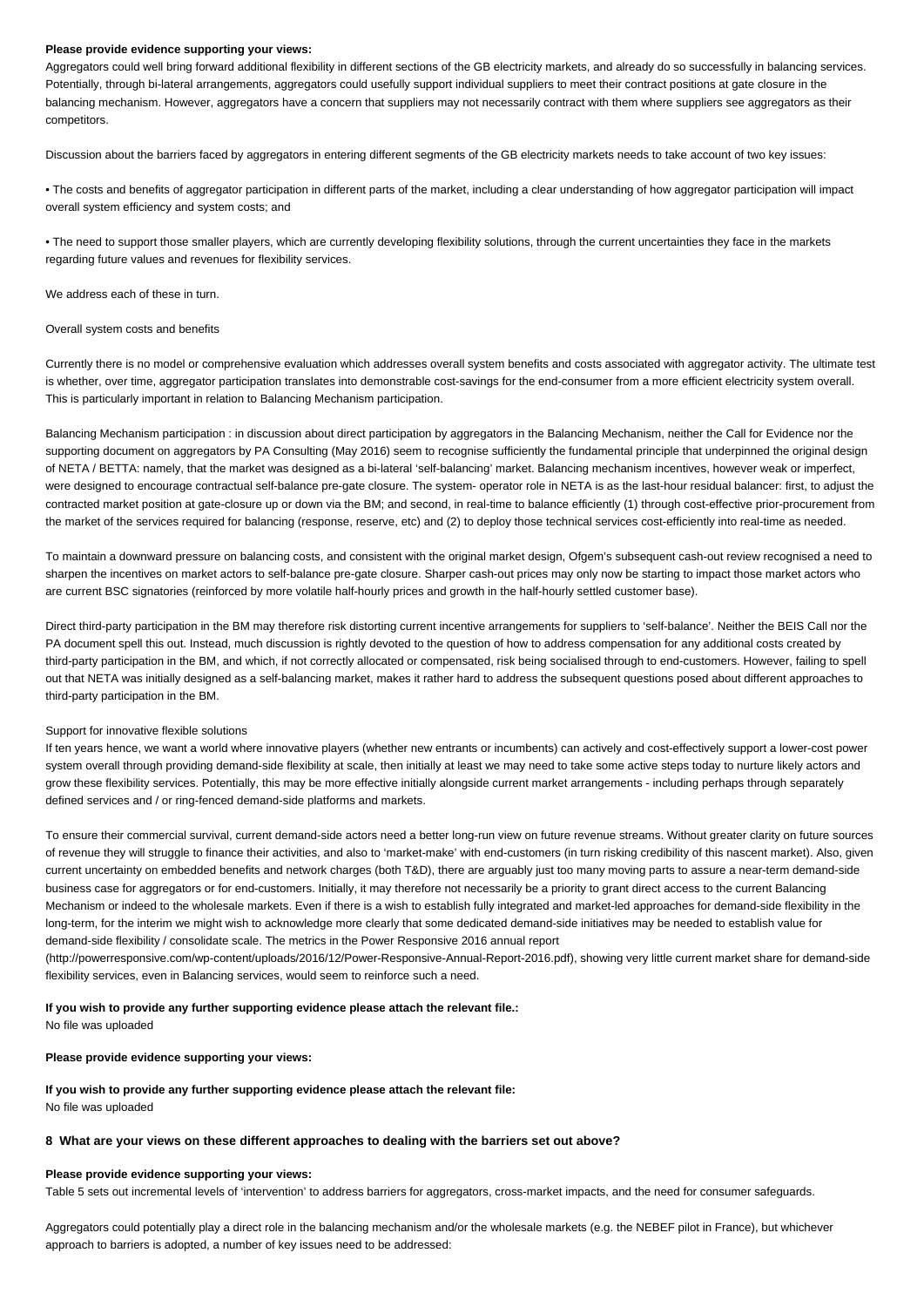(1) Customer safeguards: this is ultimately a question about scale and the likely time-line for market development for flexibility. For so long as aggregators mainly interface with large I&C customers, the need for strong customer safeguards may be less. As half-hourly settlement extends to more customer groups (eg Load Profiles 5-8), there could well be greater need to safeguard customers against mis-selling or other poor practice by third parties who do not hold a supply licence. The proposed industry voluntary code of conduct can be expected to help here. However, once aggregators start to interface directly with small and household customers, then the need for customer safeguards will grow rapidly. Ongoing dialogue with industry participants and other stakeholders will be needed to ensure developing requirements are met (see answer to question 14).

(2) Cross-market impacts: As flexibility actions managed by aggregators grow both in value and in volume, an appropriate compensation solution may indeed become necessary to ensure redress to suppliers for any new or unexpected liabilities which may arise elsewhere in the market as a result of 'unseen' aggregator actions. As noted above, if such costs are not correctly allocated or compensated, they risk increasing balancing costs overall and / or being socialised through to end-customers. Approaches for managing imbalance compensation are discussed comprehensively in the PA Consulting document. Any approach adopted would need to be (1) transparent; (2) readily understood and implemented in the wider market; and importantly (3) proportionate for the market as a whole in terms of added complexity and / or creating new transaction costs.

Cross-market impacts: future availability of better customer consumption data. In a market where incentives are largely designed to encourage 'self-balancing', then it seems likely, as ever-more half-hourly data becomes available to suppliers, that suppliers' capability for better prediction of their customer consumption patterns should also improve (be that for individual customers or for particular customer 'segments'). In theory, half-hourly settlement coupled with better insight into their customers' consumption should drive suppliers commercially to improve their approaches to future energy procurement against their half-hourly contract match at gate closure - and so improve general management of their imbalance exposures.

Arguably, this 'future view' suggests that some of the rather complex compensation remedies proposed in the Call for Evidence to manage cross-market impacts that arise from aggregator actions (i.e. as a safeguard against major or persistent new costs arising elsewhere in the market from 'unexpected' or 'unseen' aggregator actions) may be premature or possibly needlessly complex. It is perhaps too early to judge. To reach a considered view on compensation mechanisms, a major question arises first as to how far future access to improved customer data, whether for end-consumption or for own-generation, could help to improve management of imbalance and flexibility in the markets overall - in particular, how this more granular customer data could eventually inform operation of the flexibility markets to best serve the interests of the end-customer. A further set of questions then arise as to who can access that customer data and on what basis.

**If you wish to provide any further supporting evidence please attach the relevant file.:** No file was uploaded

**9 What are your views on the pros and cons of the options outlined in Table 5?**

**Please provide evidence supporting your views:**

See response to question 8

**If you wish to provide any further supporting evidence please attach the relevant file.:** No file was uploaded

**10.1 Do you agree with our assessment of the risks to system stability if aggregators' systems are not robust and secure?**

# Yes

**Please provide evidence supporting your views:**

See response to question 8

**If you wish to provide any further supporting evidence please attach the relevant file.:** No file was uploaded

**10.2 Do you have views on the tools outlined to mitigate this risk?**

**Please provide evidence supporting your views:** See response to question 8.

**If you wish to provide any further supporting evidence please attach the relevant file:** No file was uploaded

# **System value pricing questions**

### **11 What types of enablers do you think could make accessing flexibility, and seeing a benefit from offering it, easier in future?**

### **Please provide evidence supporting your views:**

Over the last ten years, Sustainability First has played a lead role in helping to develop policy and regulatory thinking for the GB demand-side. In a series of projects and papers on the role of the energy demand side (http://www.sustainabilityfirst.org.uk/index.php/energy-demand-side), Sustainability First has formed a considered view that a move to greater cost-reflection in charges faced by suppliers (wholesale and imbalance charges through half-hourly settlement plus network and levy charges) will be beneficial for development and operation of a more cost-effective and efficient electricity system overall. In the near term, these developments should give a stronger signal to (1) suppliers and (2) to I&C customers. Once universal half-hourly settlement, suppliers will also then face significant choices about how much cost-reflection to introduce to end-customers - especially households - via retail tariffs. Sustainability First's view is that this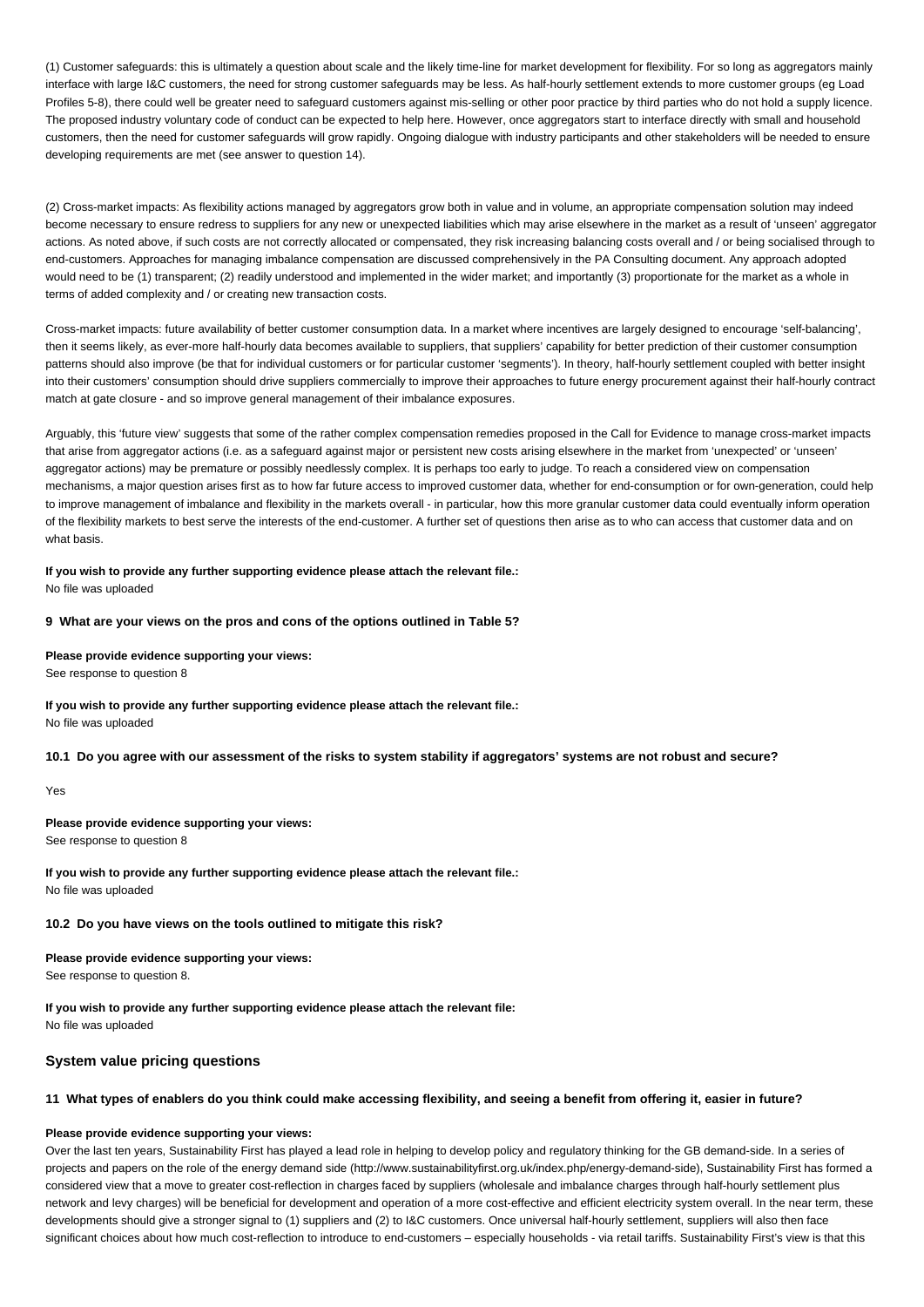should be an evolution over time, proportionate, and that there will need to be satisfactory safeguards for small and household customers which take full account of the possible distributional impacts (see, in particular, http://www.sustainabilityfirst.org.uk/images/publications/other/Sustainability\_First -\_Discussion\_Paper\_by\_Jon\_Bird\_-\_Smarter\_fairer\_\_Cost-reflectivity\_and\_socialisation

**If you wish to provide any further supporting evidence please attach the relevant file.:** No file was uploaded

**12 If you are a potential or existing provider of flexibility could you provide evidence on the extent to which you are currently able to access and combine different revenue streams?**

### **Please provide evidence supporting your views:**

No response

**If you wish to provide any further supporting evidence please attach the relevant file.:** No file was uploaded

# **Please provide evidence supporting your views:**

No response

**If you wish to provide any further supporting evidence please attach the relevant file:** No file was uploaded

**13 If you are a potential or existing provider of flexibility are there benefits of your technology which are not currently remunerated or are undervalued?**

### Not Answered

**Please provide evidence supporting your views:** No response

**If you wish to provide any further supporting evidence please attach the relevant file.:** No file was uploaded

### **Please provide evidence supporting your views:**

No response

**If you wish to provide any further supporting evidence please attach the relevant file:** No file was uploaded

# **14 Can you provide evidence to support changes to market and regulatory arrangements that would allow the efficient use of flexibility and what might be the Government's, Ofgem's, and System Operator's roles in this?**

### **Please provide evidence supporting your views:**

A considerable amount of work has been carried out in this area over the last few years, including:

• Joint work by the Energy Networks Association and Energy UK leading, in July 2012 to a discussion paper

(http://www.energynetworks.org/assets/files/news/publications/Smart\_Demand\_Response\_A\_Discussion\_Paper\_July12.pdf)

• Sustainability First's three year multi-party GB Electricity Demand-Side project in 2011-14, resulting in thirteen published papers, co-ordinated through a

multi-party Smart Demand Forum (http://www.sustainabilityfirst.org.uk/index.php/energy-demand-side/gb-electricity-demand)

• DECC and Ofgem Smart Grid Forum

(https://www.ofgem.gov.uk/electricity/distribution-networks/forums-seminars-and-working-groups/decc-and-ofgem-smart-grid-forum) and the outputs of its various workstreams, in particular Workstream 6 on a customer-led smart grid (completed in December 2015).

The output from each of these initiatives has produced practical and useful outcomes to take forward development of the small-customer demand-side , leading up to the BEIS Call for Evidence. However, demand-side flexibility is a highly complex area, with many changed or new inter-actions. As greater understanding develops, new issues, enablers and barriers will be identified. These issues will need informed discussion in in a forum which includes market actors, government, the regulator, customer and consumer representatives and other stakeholders. While for larger I&C customers, National Grid's Power Responsive initiative provides such a forum, there is currently no equivalent forum for addressing future development of demand-side flexibility for smaller customers.

Sustainability First believes that there is a significant need for a standing group to continue to look at household flexibility and the household demand-side in the round. This view stems from on our extensive experience, gained over a decade, in providing leadership to a number of major GB demand-side and flexibility projects and from participating in many cross-sector working groups and stakeholder discussions. There was strong evidence from our GB Electricity Demand project that, if DSR at the domestic level was to be successful it needed to be made significantly more attractive to the customer and that suitable customer safeguards needed to be in place which gave adequate protection while allowing innovation to flourish.

We believe that there is a need for a household demand-side flexibility standing group - relatively senior but also capable of doing some 'work' - able to take a collective and deep dive into the main issues for development of a successful flexible household energy demand-side. The aim would be to ensure coherence and consistency of approach, early-warning on unexpected outcomes, and to improve consensus and achieve a degree of common understanding across the many different actors, interests and complexities.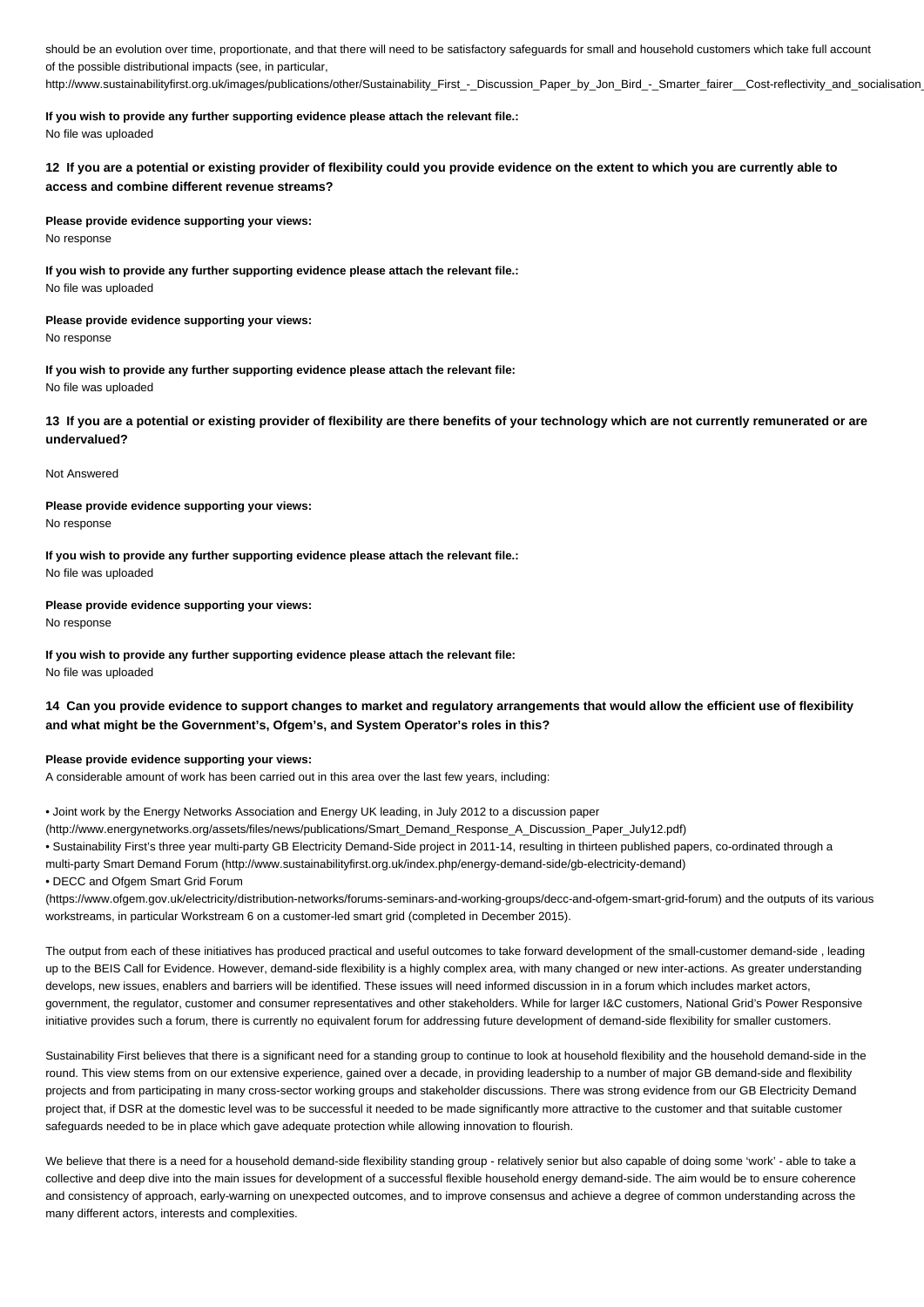This is not to suggest that development of a flexible household demand-side will not be market-led. Rather, that the complexity and scope for sub-optimal and / or unexpected outcomes is significant – and that a successful transition will need some oversight and detailed and collective forward thinking in the round.

Such a group would look holistically at development of a small-customer GB demand-side. It would improve detailed understanding of the main enablers, barriers and actions to facilitate household flexibility in the wake of the smart meter roll-out (but smart meters would not be the only demand-side 'enabler' to be considered).

Such a group would develop a greater collective understanding of the key obstacles for development of household flexibility, including how to unlock commercial value in the context of the GB power markets.

Such a group could of course sit within the proposed new Smart Systems Forum. It could also be time-limited. In any case any such group would need strong BEIS and Ofgem support and involvement. It would also need appropriate consumer representation at the table, and, because its main focus would be households, including energy customers in vulnerable circumstances, consumer and NGO participation may need resourcing in some way.

Some topics which a household-focused group would consider are touched on in the call for evidence. Sustainability First's initial 'menu' of topics – based on our current and former work (references included in the separately attached document) – and where high-level thinking is yet needed on the household demand-side beyond the smart meter roll-out and for a sustained period in the round (i.e. not just via one-off stakeholder events on separate topics) – and how these relate to a world of Principles-based regulation – include the following:

• Future tariffs: possible outcomes on half-hourly settlement & cost-reflection, principles of 'fairness', retailer responses including cherry-picking, mandatory changes, approaches to price comparisons etc.

- Customer safeguards and protections: unexpected bills (CLNR trial), 'lock-in' to kit sales (eg connected home), multi-utility models, pre-pay, debt calibration etc.
- Community & local flexibility schemes: group approaches to supply, supply licence requirements, etc.
- Smart appliances: requirements (if any), standardisation, avoiding proprietary set-up and lock-in etc.
- Privacy: developments on customer consents on their data, DAPF review etc.
- Cyber security: smart meters, CADs, IoT etc what is 'acceptable' customer or system risk?
- Export metering: PV, storage etc DNO & regulatory expectations, future requirements etc

• Trials: what to address via trials? eg what knowledge gaps? which institutional & regulatory barriers? what customer outcomes to test? near-commercialisation (or not)? etc.

• Customers in vulnerable circumstances : whether and how demand-side flexibility might serve such customers well.

Sustainability First's close involvement over the past eighteen months with the Power Responsive initiative instigated by National Grid (see http://powerresponsive.com/ http://powerresponsive.com/wp-content/uploads/2016/12/Power-Responsive-Annual-Report-2016.pdf ), suggests that provided discussion is managed with a view to practical outcomes, this kind of collective 'journey' can add up to more than a sum of its parts. It can help to focus down hard on the major barriers and to resolve problems in a consensual way to ensure a better implementation / transition to demand-side flexibility – all of which the household sector will need.

**If you wish to provide any further supporting evidence please attach the relevant file.:**

Smart flexible Energy System - references.docx was uploaded

# **Smart tariff questions**

**15 To what extent do you believe Government and Ofgem should play a role in promoting smart tariffs or enabling new business models in this area?**

**Please provide a rationale for your answer, and, if you feel Government and Ofgem should play a role, examples of the sort of interventions which might be helpful. :**

See answer to question 14.

**If you wish to provide any further supporting evidence please attach the relevant file.:** No file was uploaded

**16 If deemed appropriate, when would it be most sensible for Government/Ofgem to take any further action to drive the market (i.e. what are the relevant trigger points for determining whether to take action)?**

**Please provide a rationale for your answer.:** No response.

**If you wish to provide any further supporting evidence please attach the relevant file.:** No file was uploaded

# **17 What relevant evidence is there from other countries that we should take into account when considering how to encourage the development of smart tariffs?**

### **Please provide evidence supporting your views:**

See "Demand side response in the domestic sector - a literature review of major trials

By Frontier Economics & Sustainability First (August 2012)"

(https://www.gov.uk/government/uploads/system/uploads/attachment\_data/file/48552/5756-demand-side-response-in-the-domestic-sector-a-lit.pdf). Evidence and insight from overseas can be helpful – in particular how at some future point, once UK has some large single point household loads which can be automated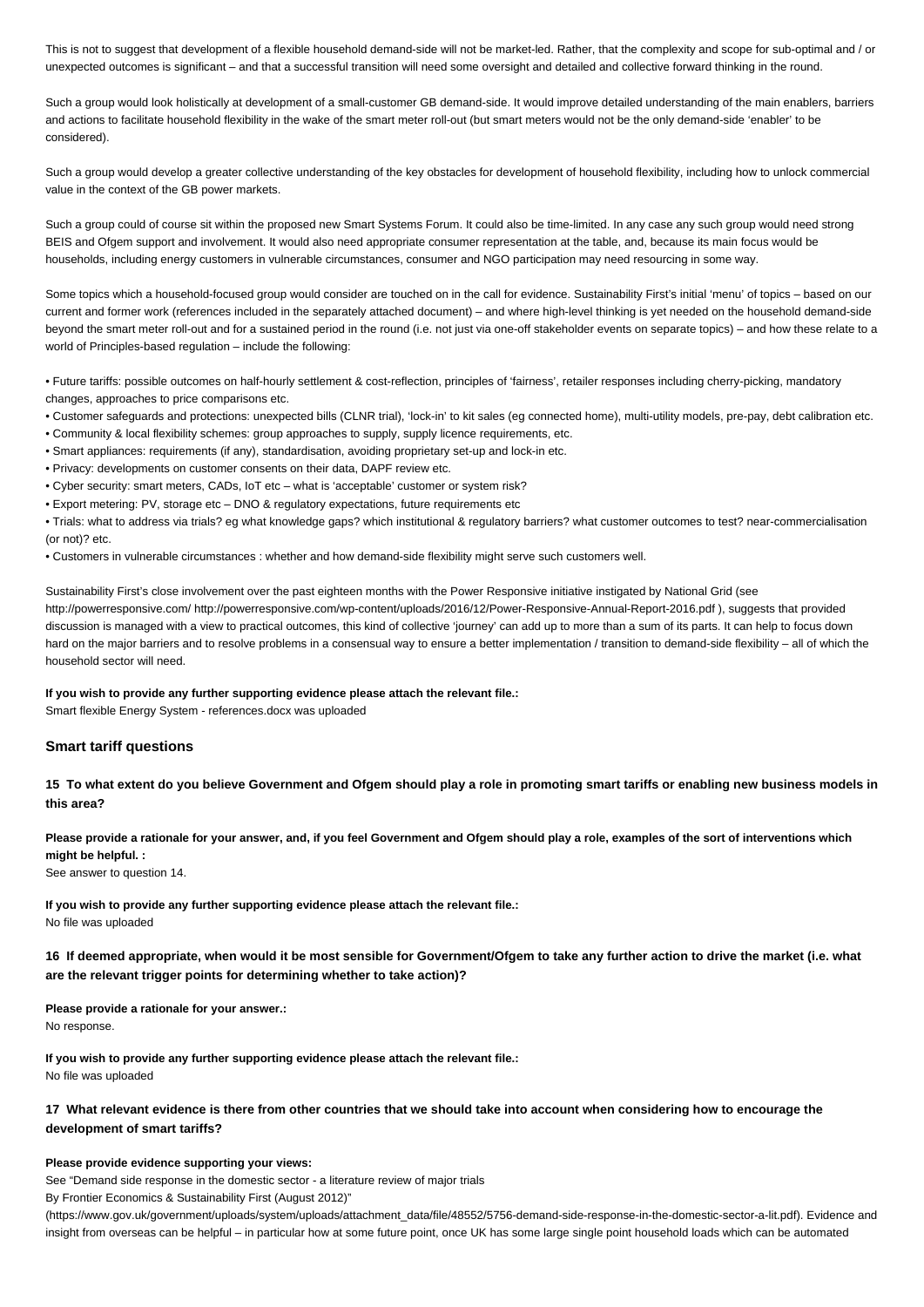(EVs, Electric Heat, batteries), this load could offer household flexibility into the GB markets through demand-side management approaches. Relevance of overseas literature largely relates to (1) Load-type, (2) Extent of and approaches to automation and (3) Approaches to retail tariffs

# **If you wish to provide any further supporting evidence please attach the relevant file.:**

No file was uploaded

**18 Do you recognise the reasons we have identified for why suppliers may not offer or why larger non-domestic consumers may not take up, smart tariffs? If so, please provide details, especially if you have experienced them.**

Yes

### **Please provide evidence supporting your views:**

Sustainability First's GB Electricity Demand project paper 3 (http://www.sustainabilityfirst.org.uk/index.php/gb-elec-demand-publications) and Power Responsive Annual Report 2016 (http://powerresponsive.com/wp-content/uploads/2016/12/Power-Responsive-Annual-Report-2016.pdf) contain much evidence of relevance to this question. In their Customer-Led Network Revolution (CLNR) project, Northern Powergrid investigated the extent to which the introduction of time-of-use distribution tariffs (ToU DUoS) across all of their large business customers affected their peak electricity consumption. The study found that the introduction of peak-related distribution charges had produced only a very limited impact on peak-usage in

practice.(http://www.networkrevolution.co.uk/wp-content/uploads/2015/01/April-2010-CDCM-Tariff-Reform-Report-230115-more-anonomisation.pdf)

### **If you wish to provide any further supporting evidence please attach the relevant file.:**

No file was uploaded

Not Answered

### **Please provide evidence supporting your views:**

See response above.

**If you wish to provide any further supporting evidence please attach the relevant file:** No file was uploaded

### **Smart distribution tariffs: Incremental change questions**

### **19 Are distribution charges currently acting as a barrier to the development of a more flexible system?**

Yes

### **Please provide details, including experiences/case studies where relevant.:**

Until half-hourly settlement is made available for smaller customers, distribution charges cannot be charged cost-reflectively to suppliers with respect to the peak-related usage of their individual small and household customers. In turn this means that distribution charges currently do not play a part in incentivising suppliers to develop flexibility incentives for their small and household end-customers. This may change with half-hourly settlement.

We support the proposal for a review of Distribution Charges – but, despite the complexity of the issue, this needs to be tackled in the round so that the signals embodied in distribution charges for flexibility – and therefore signals to suppliers and ultimately to end-customers - are better aligned. This will entail looking holistically at approaches and methodologies for connection charges and distribution use of system charges (including possible locational approaches) - and importantly, how these align with transmission connection and transmission use of system charges.

Avoided network peak charges (transmission, distribution) are potentially a significant part of the overall business case for many I&C end-customers in providing / offering flexibility services to electricity market actors. The intended reviews of these charges, and any proposals to change their under-lying methodologies (including future approaches to cost-allocation in the charges of short-run and long-run costs) will need tackling with great care, be evolutionary and be clearly signalled ahead.

See Sustainability First GB Electricity Demand project Paper 10 (http://www.sustainabilityfirst.org.uk/index.php/gb-elec-demand-publications).

# **If you wish to provide any further supporting evidence please attach the relevant file.:**

No file was uploaded

**20 What are the incremental changes that could be made to distribution charges to overcome any barriers you have identified, and to better enable flexibility?**

#### **Please provide evidence supporting your views:**

There needs to be consistency in approaches to methodology changes to distribution charges – with a clear 'future plan' to show what kind of changes will be tackled and when. For example, some DNOs have introduced elective peak charges at low voltage (eg Northern Powergrid). At the same time, from April 2018, DCP228 introduces changes to the current approach to cost-allocation in the distribution charging methodology which will significantly reduce current peak/off-peak differentials in DUOS charges (eg in the south west, the differential between red and green rates could reduce from nearly 18p/kWh in 2016-17 to more like 5p/kWh from April 2018) (see http://powerresponsive.com/wp-content/uploads/2016/12/Power-Responsive-Annual-Report-2016.pdf. Page 13)

# **If you wish to provide any further supporting evidence please attach the relevant file.:**

No file was uploaded

**21 How problematic and urgent are any disparities between the treatment of different types of distribution connected users?**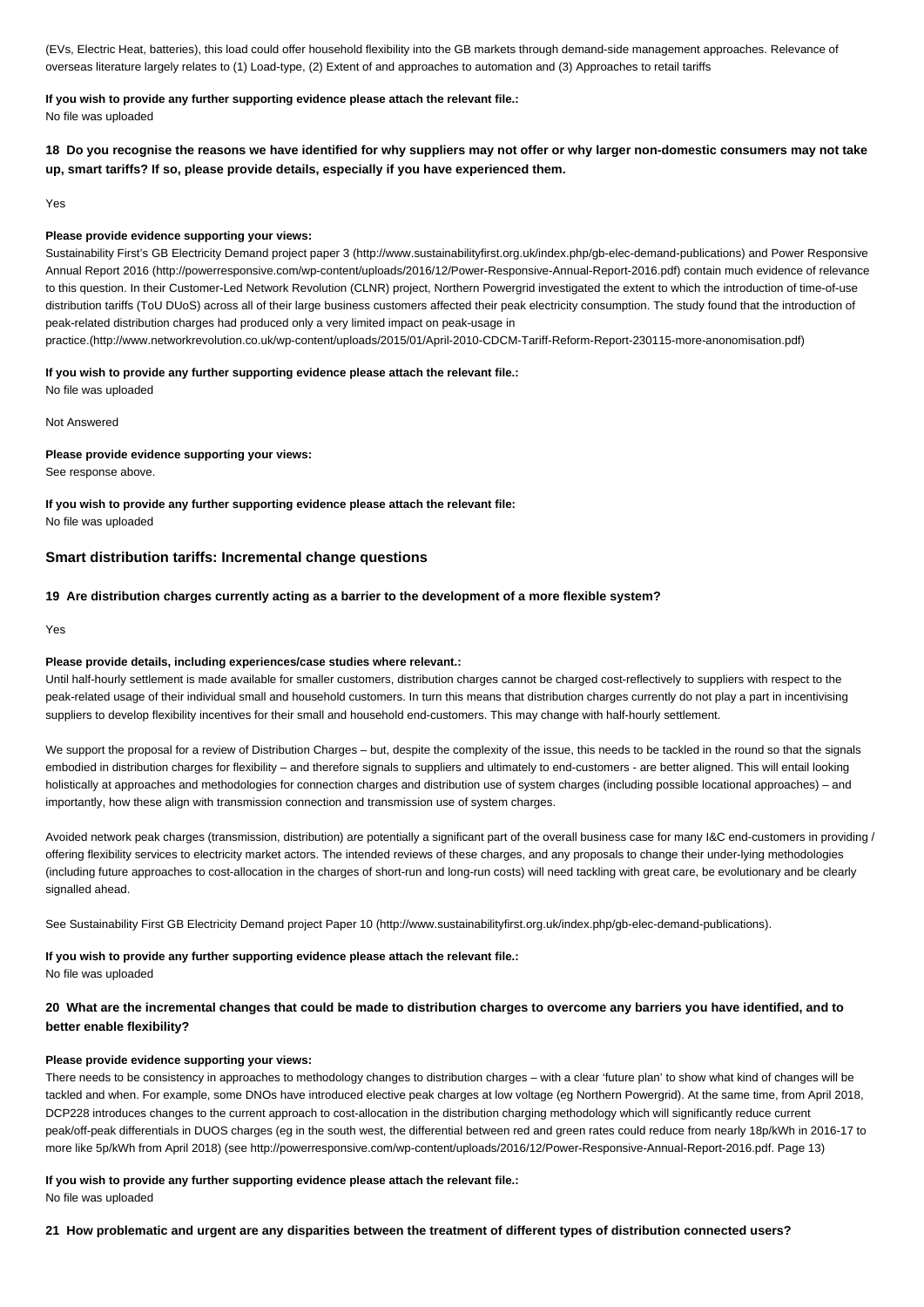**Please provide evidence supporting your views:** No response

**If you wish to provide any further supporting evidence please attach the relevant file.:**

No file was uploaded

# **Smart distribution tariffs: Fundamental change questions**

**22 Do you anticipate that underlying network cost drivers are likely to substantively change as the use of the distribution network changes?**

Yes

.

### **Please provide evidence supporting your views:**

As set out in response to question 11, Sustainability First's view is that a move to greater cost-reflection in charges faced by suppliers (wholesale and imbalance charges through half-hourly settlement plus network and levy charges) will be beneficial for development and operation of a more cost-effective and efficient electricity system overall. But, importantly, this should be an evolution over time, proportionate, and with satisfactory safeguards for small and household customers which take full account of the possible distributional impacts (see, in particular,

http://www.sustainabilityfirst.org.uk/images/publications/other/Sustainability\_First\_-\_Discussion\_Paper\_by\_Jon\_Bird\_-\_Smarter\_fairer\_\_Cost-reflectivity\_and\_socialisation

At some point, as the amount of self-generation increases, distribution charges will need to recognise the maximum demand domestic customers place on the network if they are to reflect the underlying costs. Four issues arise in determining the structure of such charges:

• Because there are many domestic customers on an individual feeder, it is the averaged (diversified) maximum demand (or ADMD) that is relevant for network investment, not individual households maximum demand. So an individual per kW charge may or may not be appropriate, unless it also combines into serving as some form of broader 'communal' or local geographic signal .

• A simple Distribution ToU tariff could needlessly penalise peak time use where the system is neither likely to be under stress or congested.

• A choice would need to be made between charges based on short-run marginal cost (which would provide the appropriate financial signals to the DNO to consider alternatives to network investment in hotspots, but which would vary with location) and long-run marginal cost (which would not be locationally dependent) and so would be fairer to customers, who have little choice about whether network infrastructure locally is in need of reinforcement.

• For local and community energy projects which aim to generate and use power locally, cost-related network charges should reflect their net impact on the wider system: not gross impact as at present. This is relevant to the current review of embedded benefits. It is important to review the position as a whole.

The DECC / Ofgem Smart Grid Forum Workstream 6 examined at length different approaches to possible consumer-facing distribution charges. It focused on (1) identifying options for consumers to engage with smart grids and (2) on understanding how these options could work in practice. The interim report, published in April 2014, defined the roles and relationships between consumers, network companies, suppliers and other industry groups required for each option identified. It examined in detail such options for future distribution charging as critical peak / TRIAD-type charges, capacity charges (capped, capped at peak-time, seasonal peak etc (https://www.ofgem.gov.uk/sites/default/files/docs/2014/08/ws6\_report\_april\_2014\_final\_for\_publication\_august\_2014\_0.pdf).

### **If you wish to provide any further supporting evidence please attach the relevant file.:**

No file was uploaded

### **Please provide evidence supporting your views:**

See response above.

**If you wish to provide any further supporting evidence please attach the relevant file:** No file was uploaded

**23 Network charges can send both short term signals to support efficient operation and flexibility needs in close to real time as well as longer term signals relating to new investments, and connections to, the distribution network. Can DUoS charges send both short term and long term signals at the same time effectively?**

Maybe

# **Please give us your views.:**

For domestic customers, short term dynamic signals in network charges may be difficult to implement without automation.

# **If you wish to provide any further supporting evidence please attach the relevant file.:**

No file was uploaded

Not Answered

**Please provide evidence supporting your views:** See response above.

**If you wish to provide any further supporting evidence please attach the relevant file:** No file was uploaded

**24 In the context of the DSO transition and the models set out in Chapter 5 we would be interested to understand your views of the interaction between potential distribution charges and this thinking.**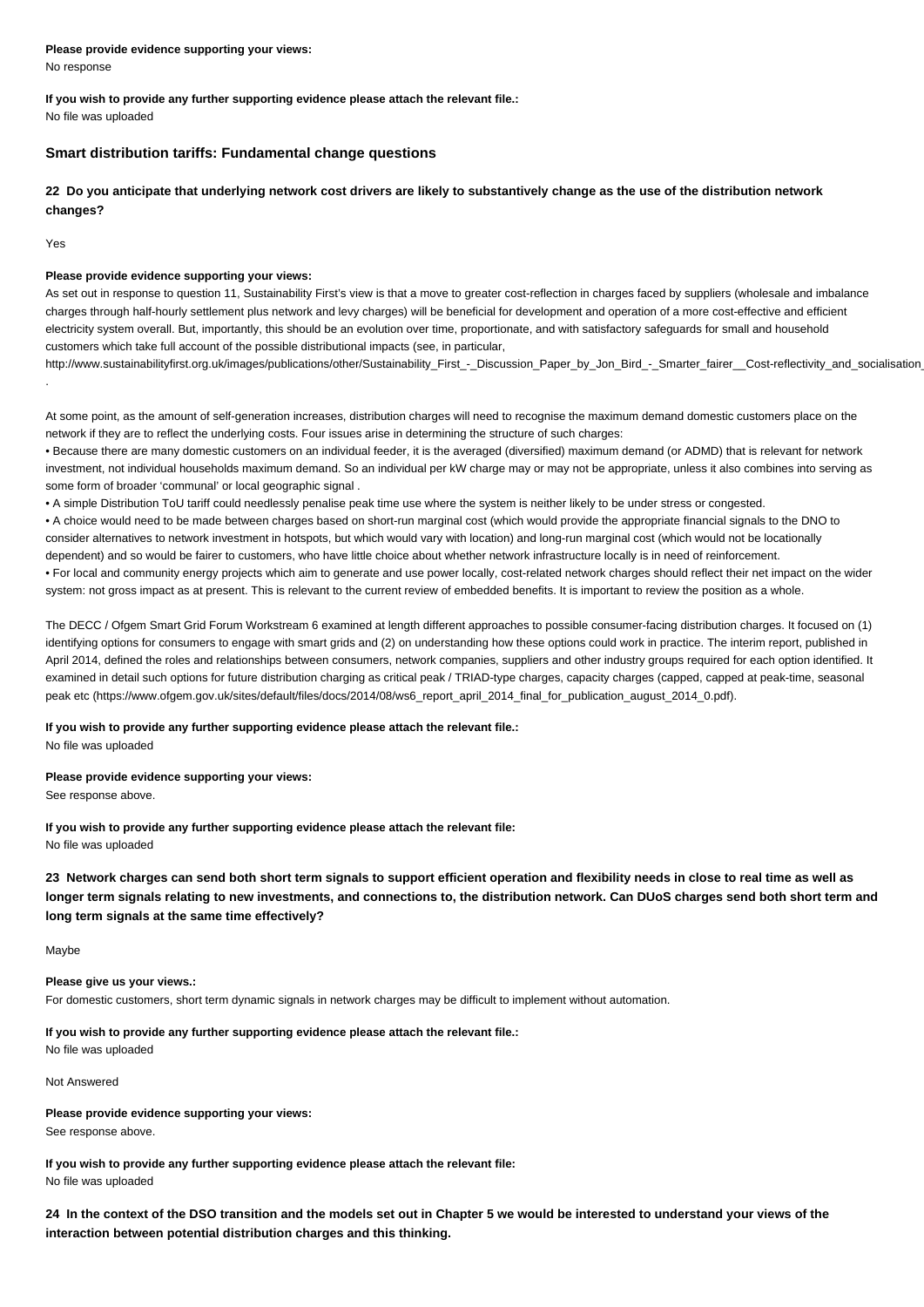To achieve efficient regional / local balancing, a DSO could well need new or different incentives (possibly more akin to current SO incentives). This would also most likely entail different approaches to cost-recovery of charges (eg as per SO BSUOS charges) ; and, in the long run, such DSO charges may well become completely separate from DNO asset-related charges.

### **If you wish to provide any further supporting evidence please attach the relevant file.:**

No file was uploaded

### **Other Government policies questions**

### **25 Can you provide evidence to show how existing Government policies can help or hinder the transition to a smart energy future?**

### **Please provide evidence supporting your views:**

Lessons for future policy initiatives can be learnt from some now-abandoned policies (Green Deal, zero carbon homes). In particular, rigorous trialling is needed before deciding how to progress at volume.

European Network Codes – UK Implementation. The third energy package seeks technical and commercial harmonisation and integration for the single energy market, including through the introduction of the European Network Codes. These rules are directly legally binding, with the potential for infraction proceedings for non-implementation. There is a clear implementation timetable – with a prescriptive level of detail and requirement which extends, inter al, to new entrants, smaller actors, and the demand-side.

A number of questions arise as to how the EU Codes may knock through into (1) new or additional requirements in current GB Codes and (2) the level of effort and capability required in terms of implementing these arrangements into GB Codes (however this in the end might be done).

In addition, it is unclear how the process of implementing the EU Codes in the UK currently sits against other significant initiatives already in hand in GB energy markets. For example : CMA remedies on code reform and governance ; the Smart Energy call for evidence – including encouragement of demand-side flexibility and new entry, but, in particular, the discussion on future roles and responsibilities (DSO, SO) which also may have long-run implications for GB Codes and Licences ; and, last but not least, how the expected time-table for European code implementation sits against current uncertainty around the single energy market and UK exit from the EU.

It will be important to spell out how the implementation process for the EU codes is expected to sit alongside other current developments in the GB energy markets.

**If you wish to provide any further supporting evidence please attach the relevant file.:** No file was uploaded

**26 What changes to CM application/verification processes could reduce barriers to flexibility in the near term, and what longer term evolutions within/alongside the CM might be needed to enable newer forms of flexibility (such as storage and DSR) to contribute in light of future smart system developments?**

**Please provide evidence supporting your views:** No response

**If you wish to provide any further supporting evidence please attach the relevant file.:** No file was uploaded

**27 Do you have any evidence to support measures that would best incentivise renewable generation, but fully account for the costs and benefits of distributed generation on a smart system?**

**Please provide evidence supporting your views:** No response

**If you wish to provide any further supporting evidence please attach the relevant file.:** No file was uploaded

### **Smart appliances questions**

**28 Do you agree with the 4 principles for smart appliances set out above (interoperability, data privacy, grid security, energy consumption)?**

Interoperability, Data privacy, Grid security, Energy consumption, Others/None of the above (please specify)

### **Please provide evidence supporting your views:**

Cyber security (through interaction with the internet) is also important. Recent newspaper reports have suggested that the existence of a large number of smart devices connected to the internet, often without passwords having been reset from their factory settings, could be used by criminals as a basis for cyber-crime.

# **If you wish to provide any further supporting evidence please attach the relevant file.:**

No file was uploaded

**29 What evidence do you have in favour of or against any of the options set out to incentivise/ensure that these principles are followed?**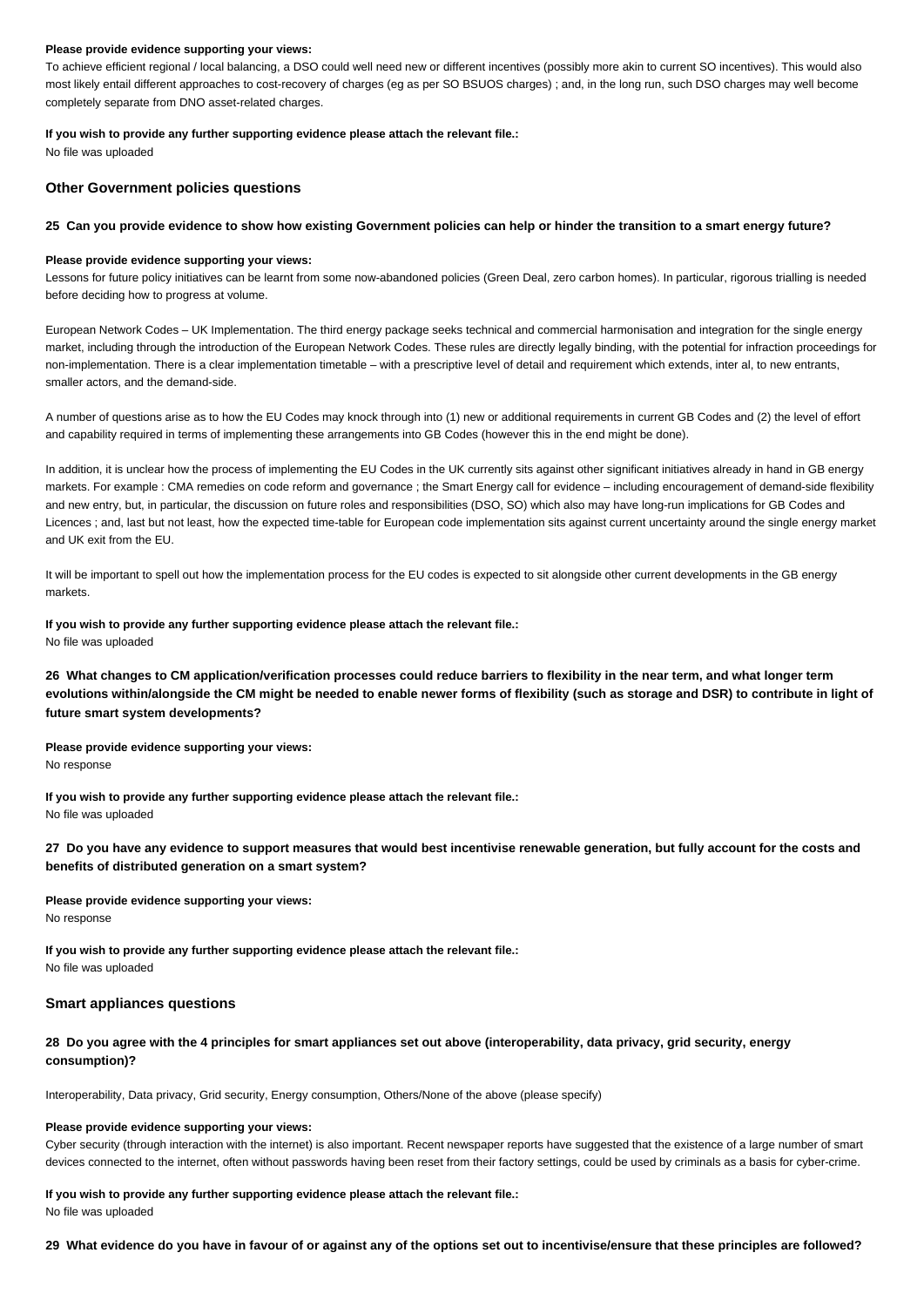No response

# **If you wish to provide any further supporting evidence please attach the relevant file.:**

No file was uploaded

### **Please provide evidence supporting your views:**

Development of proprietary approaches to the 'connected home' seem likely, but in the long run we doubt that these will prove the most beneficial from a customer perspective. Consumers are more likely to benefit from development of open and interoperable approaches to the connected home.

### **If you wish to provide any further supporting evidence please attach the relevant file.:**

No file was uploaded

### **Please provide evidence supporting your views:**

Option C looks potentially premature and possibly unduly 'far-reaching'. It is for manufacturers to judge the business case and demonstrate the value for the end-customer.

# **If you wish to provide any further supporting evidence please attach the relevant file. :**

No file was uploaded

### **Please provide evidence supporting your views:**

No response

# **If you wish to provide any further supporting evidence please attach the relevant file. :**

No file was uploaded

# **30 Do you have any evidence to support actions focused on any particular category of appliance? Please use the text boxes/attachments to provide your evidence for the different categories:**

### **Please provide evidence supporting your views:**

Data concerning domestic use of appliances remains surprisingly limited as discussed in our Sustainability First GB Electricity Demand project paper 11, and despite actual smart appliance deployment in customer trials such as the Customer-Led Network Revolution project. The latter demonstrated that smart appliances and their associated communications and controls remain at an early stage of development and there is a need for rigorous testing both of their operation in real-life situations and of customer acceptability, before firm conclusions can be reached on their impact.

### **If you wish to provide any further supporting evidence please attach the relevant file.:**

No file was uploaded

### **Please provide evidence supporting your views:**

See response above

### **If you wish to provide any further supporting evidence please attach the relevant file. :** No file was uploaded

#### **Please provide evidence supporting your views:**

See response above

### **If you wish to provide any further supporting evidence please attach the relevant file. :** No file was uploaded

#### **Please provide evidence supporting your views:**

See response above

**If you wish to provide any further supporting evidence please attach the relevant file. :** No file was uploaded

### **Others (please specify):**

See response above

### **If you wish to provide any further supporting evidence please attach the relevant file. :** No file was uploaded

# **31 Are there any other barriers or risks to the uptake of smart appliances in addition to those already identified?**

Yes

# **Please provide evidence supporting your views:**

See the response to question 30. There is a need for more evidence about customers' preferred use of key appliances. For instance, if washing machines tend not to be commonly used at times of peak or high- electricity prices, smart 'savings' to end-customers - and to the electricity system overall - may fail to outweigh the costs of implementation.. Evidence suggests that EV customers are keen to want their EVs kept topped up. In this case, vehicle-to-grid capabilities may not prove value for money.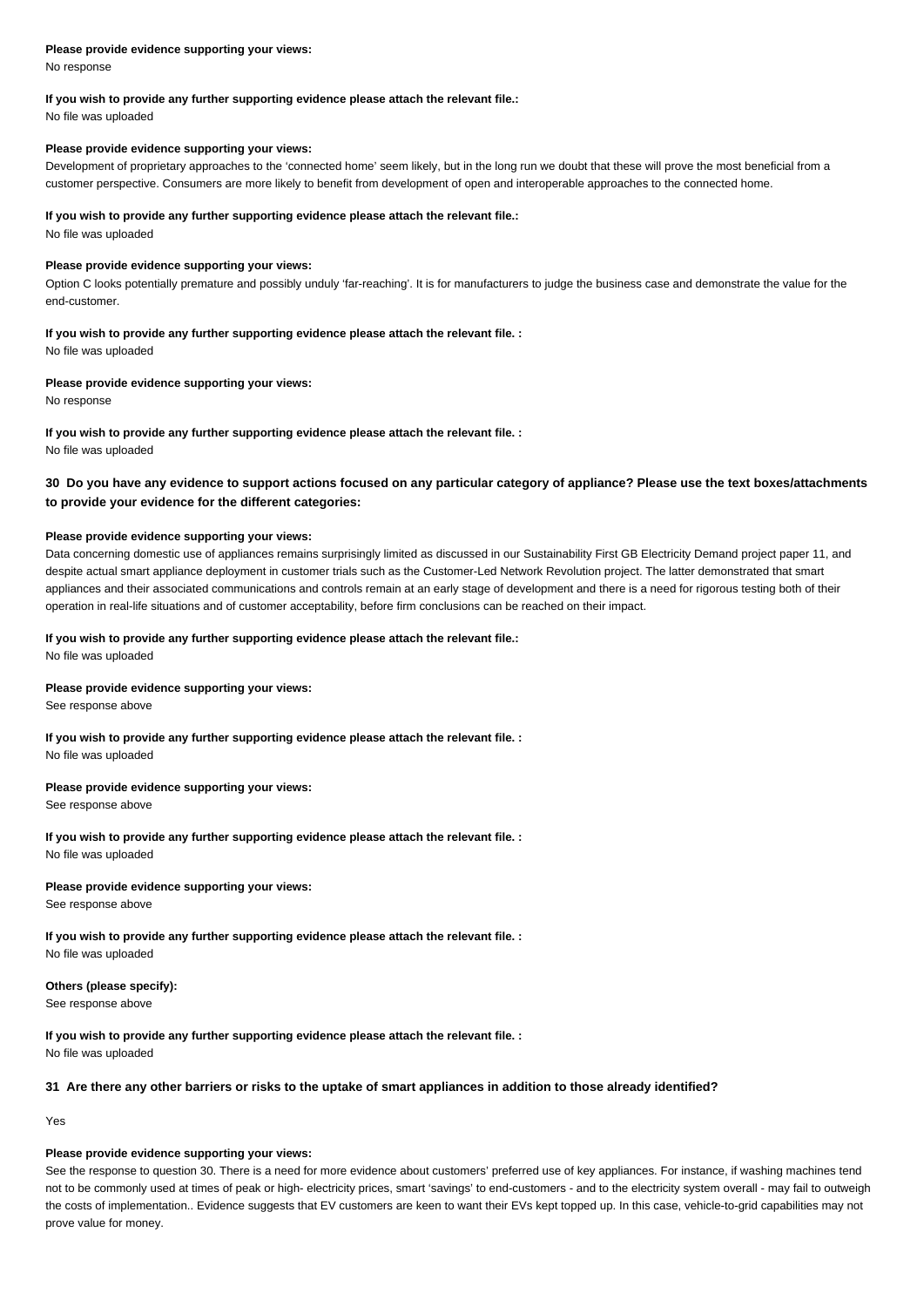**If you wish to provide any further supporting evidence please attach the relevant file.:** No file was uploaded

# **32 Are there any other options that we should be considering with regards to mitigating potential risks, in particular with relation to vulnerable consumers?**

Yes

### **Please provide evidence supporting your views:**

Sustainability First is currently leading a new multi-partner project 'Inspire'. This is exploring how innovative approaches, including smart approaches, could improve services for energy consumers in vulnerable circumstances and what the main enablers and barriers might be. The project will also identify innovative case-studies which are demonstrably beneficial, scalable, affordable and replicable. These will be show-cased in spring and summer 2017.

Ofgem's Regulatory Stances document (December 2016) rightly stresses that energy customers in vulnerable circumstances are a main regulatory priority. In terms of smart innovation however, unless commercially attractive, or applicable to every customer, development of innovative approaches to service for customers in vulnerable circumstances may not necessarily be a priority for market actors or others, not least because market actors currently face many other internal requirements for change-management around 'smart'. Either way, in prioritising energy customers in vulnerable circumstances for innovative or 'smarter' services, it is important that there are tangible benefits which genuinely outweigh the potential risks of poor, inadequate or a more costly service.

# **If you wish to provide any further supporting evidence please attach the relevant file.:**

No file was uploaded

# **Low emission vehicles questions**

# **33 How might Government and industry best engage electric vehicle users to promote smart charging for system benefit?**

### **Please provide evidence supporting your views:**

Evidence suggests that electricity use is determined by habit and convention. There could be benefit in encouraging smart charging from the point when people acquire their EV, particularly since these people are likely to be more engaged than average.

# **If you wish to provide any further supporting evidence please attach the relevant file. :**

No file was uploaded

# **34 What barriers are there for vehicle and electricity system participants (e.g. vehicle manufacturers, aggregators, energy suppliers, network and system operators) to develop consumer propositions for the:**

### **Please provide evidence supporting your views:**

No response

**If you wish to provide any further supporting evidence please attach the relevant file.:** No file was uploaded

### **35 What barriers (regulatory or otherwise) are there to the use of hydrogen water electrolysis as a renewable energy storage medium?**

**Please provide evidence supporting your views:** No response

**If you wish to provide any further supporting evidence please attach the relevant file.:** No file was uploaded

# **Consumer engagement with DSR questions**

### **36 Can you provide any evidence demonstrating how large non-domestic consumers currently find out about and provide DSR services?**

### **Please provide evidence supporting your views:**

Sustainability First has been closely involved with providing strategic advice to the Power Responsive initiative for I&C customers, set up in 2015 as a collaborative programme by National Grid.

#### Power Responsive was designed :

(1) to raise awareness among I&C customers of the demand-side flexibility opportunity and potential revenue and cost-savings available to them from their participation in different demand-side schemes

- and -

(2) to 'market-make' and convene people (market actors, interested businesses) to tackle some of the main obstacles to I&C customer participation in today's GB demand-side flexibility markets.

Much of what Power Responsive has delivered in its first year is covered in the Annual Report 2016 - published on 23 December 2016 (http://powerresponsive.com/wp-content/uploads/2016/12/Power-Responsive-Annual-Report-2016.pdf). This included multiple outreach initiatives (Power Responsive website - http://powerresponsive.com/; engaged with 370 businesses & 700 people; ran two major conferences; ran workshops for 35 NHS hospital estates managers and for Scotland DSR opportunity), publication of simpler demand-side information and resources for I&C Customers, and practical workshops to bring together businesses and market actors in a non-sales environment (including an infographic about the different demand-side flexibility markets; twenty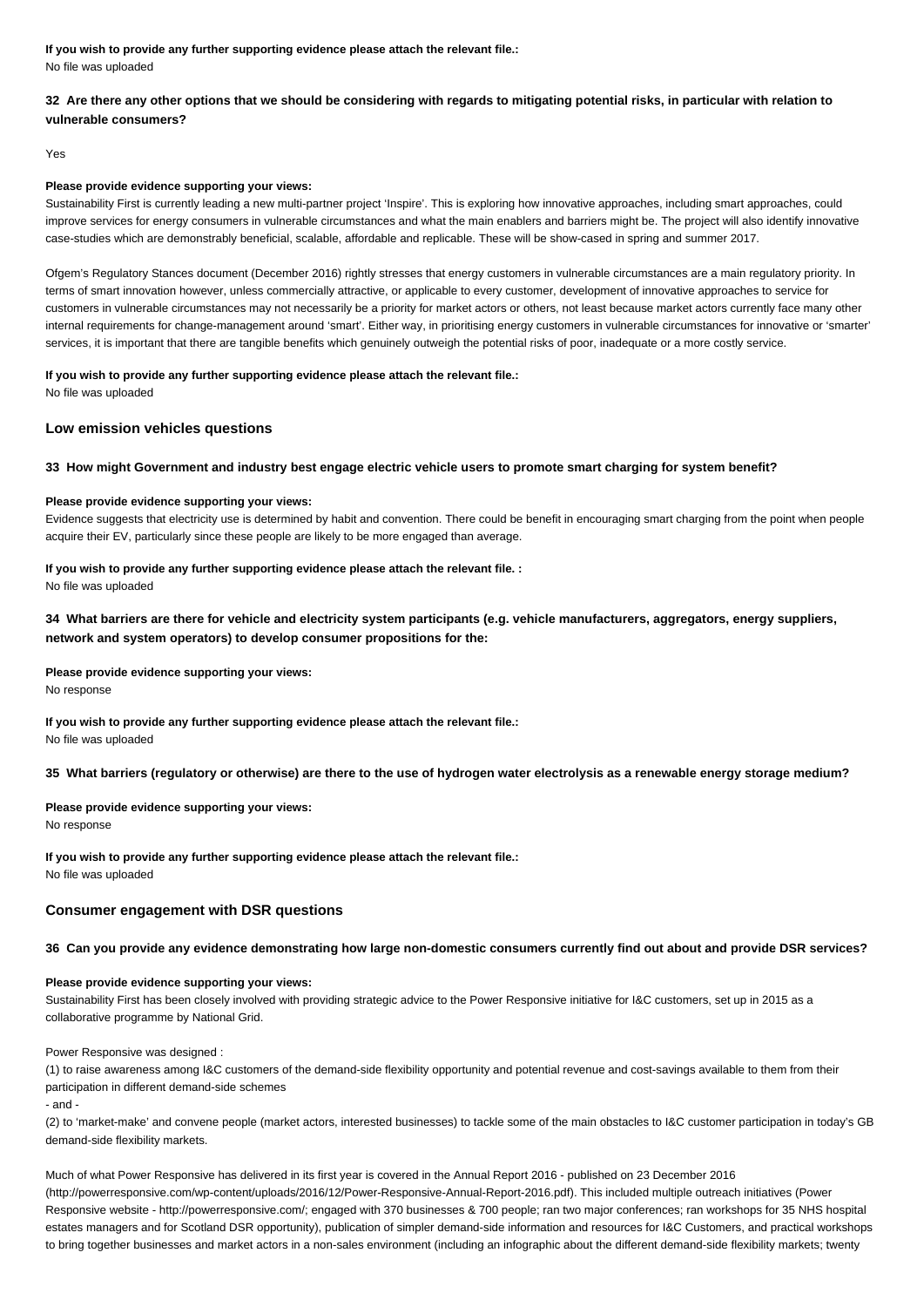published DSR case studies; training and publication of a DSR handbook with the Major Energy Users Council and a short 'How-To' guide for business customers).

The first year has been judged broadly successful in terms of awareness raising of the demand-side opportunity among many large I&C customers, although this effort may not necessarily translate into an immediate or significant increase in customer uptake. In the second year, Power Responsive will have a stronger emphasis on delivery, focusing on customer engagement, products, services and customer confidence, and future evolution of flexibility markets.

# **If you wish to provide any further supporting evidence please attach the relevant file.:**

No file was uploaded

### **37 Do you recognise the barriers we have identified to large non-domestic customers providing DSR?**

Yes

# **Please give us your views.:**

Power Responsive has devoted much time to identifying and considering the barriers to business participation in DSR. This thinking very largely coincides with the barriers identified in the Call for Evidence. Namely, a need for simpler more accessible information ; the need to deepen engagement about DSR on a sector-specific basis ; the need to create simpler Balancing products and ensuring that these are easier to access ; greater clarity on which schemes are suited to which customers and their business assets ; what the associated cost savings or revenue-earning potential might be : which DSR schemes can / cannot readily combine and how ; a need to improve business confidence in dealings with aggregators (and which the intended voluntary industry-led code of conduct should help) ; and, to widen engagement with end-customers about fast-developing flexible technologies such as storage.

In addition, insight about customer experience on barriers to participation has been informed by three separate major surveys of DSR customers by the Energyst magazine, by Ofgem and by National Grid(https://theenergyst.com,

https://www.ofgem.gov.uk/publications-and-updates/industrial-commercial-demand-side-response-gb-barriers-and-potential).

### **If you wish to provide any further supporting evidence please attach the relevant file.:**

No file was uploaded

### **Please provide evidence supporting your views:**

See response above.

**If you wish to provide any further supporting evidence please attach the relevant file:** No file was uploaded

**38 Do you think that existing initiatives are the best way to engage large non-domestic consumers with DSR? If not, what else do you think we should be doing?**

Yes

#### **Please provide evidence supporting your views:**

The Power Responsive Annual Report 2016 ((http://powerresponsive.com/wp-content/uploads/2016/12/Power-Responsive-Annual-Report-2016.pdf) attempts some initial metrics for demand-side flexibility, by drawing together currently available data and analysis on demand-side flexibility in electricity markets. The aim is to develop some baseline metrics against which progress year-on-year can be judged in the future. Current data is inevitably patchy. Looking ahead, there is an open question as to where prime responsibility for development of robust demand-side metrics against which demand-side market development can be objectively judged and measured should sit going forward (ie Ofgem, BEIS, Power Responsive or market actors?).

Some data is available on 'contracted' markets such as balancing and capacity, but there is very poor data on 'self-despatched' flexibility activity (e.g. in the wholesale markets ; or, on customer self-management of their network charges through peak avoidance (TRIADs, DUOS).

The Power Responsive annual report data indicates, notwithstanding the theoretical potential for I&C business customer participation in demand-side flexibility markets, that in practice the demand-side remains a relatively small segment of the overall capacity contracted in the Balancing and Capacity markets. Most I&C customer demand-side participation is currently via on-site generation rather than load turn-down (other than some frequency provision). A new market for load turn-up is developing. In part, the currently modest demand-side contribution made in the contracted markets reflects the fact that currently, for many companies other than energy intensive businesses, energy purchase is not a key boardroom issue. Those with responsibility for energy purchase decisions may have difficulty in persuading operational managers of the value to be obtained from operational flexibility. This may be one reason why use of back up generation for DSR is currently easier for a business, rather than varying its load.

The Annual Report shows how self-despatched TRIAD activity has increased from 1 GW in 2009-10 to 2 GW in 2015-16. This is partly because suppliers and others are advising businesses when to reduce their load (observed TRIAD days have increased from 15 days a year in winter 2009-10 to 35 days in winter 2015-16). This suggests two things: (1) the benefit of avoiding their transmission charges is one that an energy intensive business can readily understand and respond to; and, (2) prospective changes in the future by Ofgem to network charges should be approached in the round - as major changes in approach could significantly impact the current I&C customer demand-side business case.

**If you wish to provide any further supporting evidence please attach the relevant file.:** No file was uploaded

**39 When does engaging/informing domestic and smaller non-domestic consumers about the transition to a smarter energy system become a top priority and why (i.e. in terms of trigger points)?**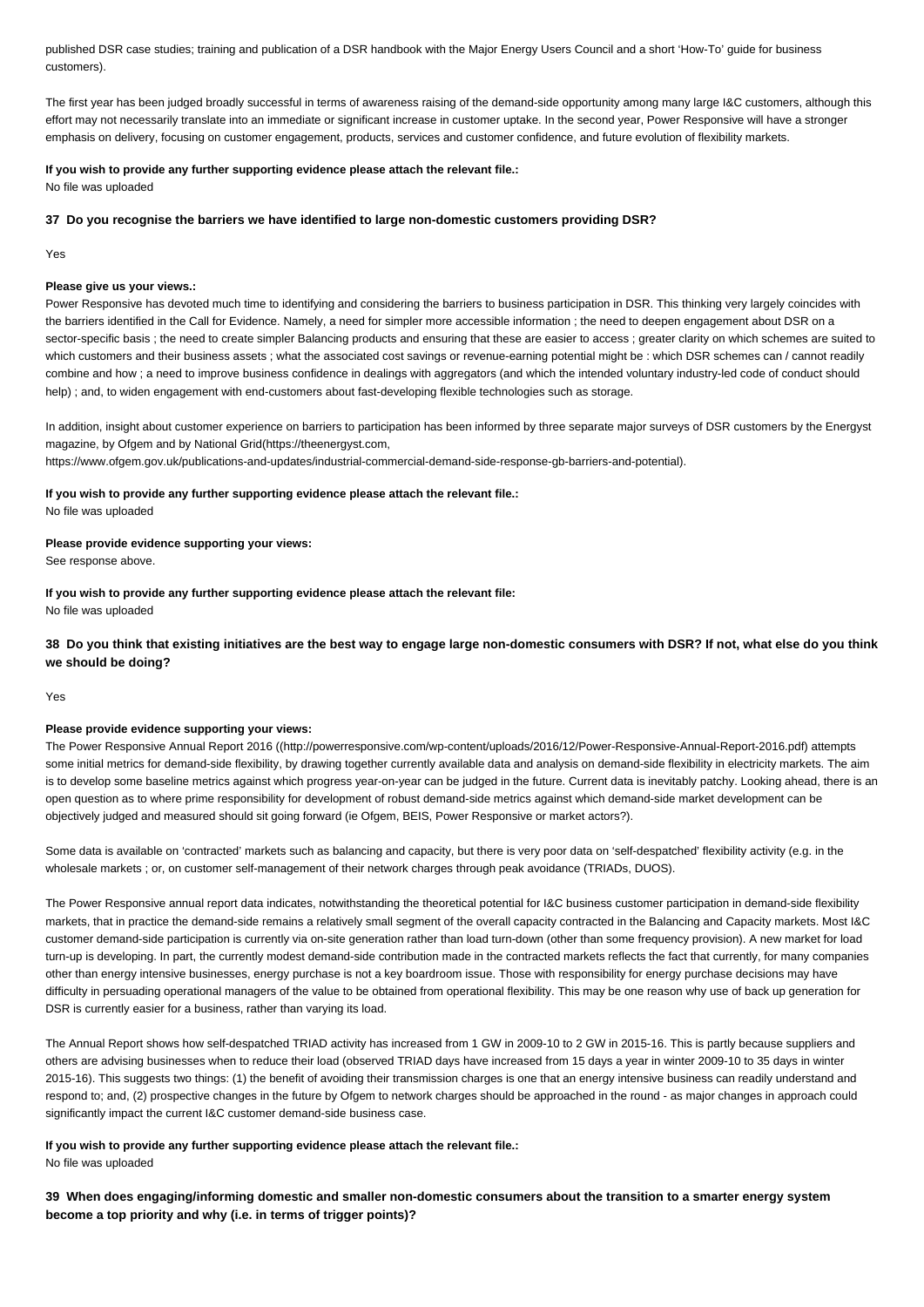Given the comparatively limited ability and willingness of typical customers to engage with flexibility, it may be sensible to focus initially on those with greater ability to engage, ie those who have electrified their heating and/or transport. These early adopters, almost by definition, are more engaged than the average customer.

### **If you wish to provide any further supporting evidence please attach the relevant file.:**

No file was uploaded

# **Consumer protection and cyber security questions**

### **40 Please provide views on what interventions might be necessary to ensure consumer protection in the following areas:**

### **Please provide evidence supporting your views:**

The transition to smarter tariffs potentially creates a number of issues for domestic customers. The transition itself will create winners and losers and so will need to be introduced sensitively. Issues of voluntary versus compulsory changes to tariffs would need careful thought and debate. Given the extent of customer "stickiness" revealed by the CMA's investigation into current electricity prices, more thought will be needed on the topic of customer engagement if smarter tariffs are to have any impact. (See Sustainability First papers "Smarter, Fairer?" (http://www.sustainabilityfirst.org.uk/index.php/other-publications) and a forthcoming paper on sticky customers.

# **If you wish to provide any further supporting evidence please attach the relevant file. :**

No file was uploaded

### **Please provide evidence supporting your views:**

Sustainability First wholeheartedly agrees that personal data privacy must be respected, and supports the broad thinking behind the current Data Access and Privacy Framework. But, smart meter data can also improve the evidence base for public policy. There would need to be appropriate safeguards - but public interest benefits of smart meter energy data also need to be realised (eg better inputs to official statistics and models). (See Smart Meter Data and Public Interest Issues - http://www.sustainabilityfirst.org.uk/index.php/other-publications).

### **If you wish to provide any further supporting evidence please attach the relevant file. :**

No file was uploaded

### **Please provide evidence supporting your views:**

There is considerable opportunity for learning about how to engage customers from the experience of implementing the CMA remedies on electricity prices, and their success or otherwise.

### **If you wish to provide any further supporting evidence please attach the relevant file. :**

No file was uploaded

### **Please provide evidence supporting your views:**

Sustainability First has written extensively on the need to introduce appropriate consumer safeguards as we move to the world of smart energy tariffs and services – and set out what such safeguards might look like in a world of principles-based regulation. (See Sustainability First GB Electricity Demand project papers 12, 8 and 3 - http://www.sustainabilityfirst.org.uk/index.php/gb-elec-demand-publications). It will be important to find the right-balance between avoiding over-regulation of an emerging market in innovative services while ensuring appropriate customer safeguards, in particular for customers in vulnerable circumstances but also for other customers as well (eg avoiding unfair or costly customer 'lock-in' to goods or services).

#### **If you wish to provide any further supporting evidence please attach the relevant file. :**

No file was uploaded

### **Please provide evidence supporting your views:**

**If you wish to provide any further supporting evidence please attach the relevant file. :** No file was uploaded

**41 Can you provide evidence demonstrating how smart technologies (domestic or industrial/commercial) could compromise the energy system and how likely this is?**

### **Please provide evidence supporting your views:**

No response

**If you wish to provide any further supporting evidence please attach the relevant file:** No file was uploaded

**42 What risks would you highlight in the context of securing the energy system? Please provide evidence on the current likelihood and impact.**

### **Please provide evidence supporting your views:** No response

**If you wish to provide any further supporting evidence please attach the relevant file²:** No file was uploaded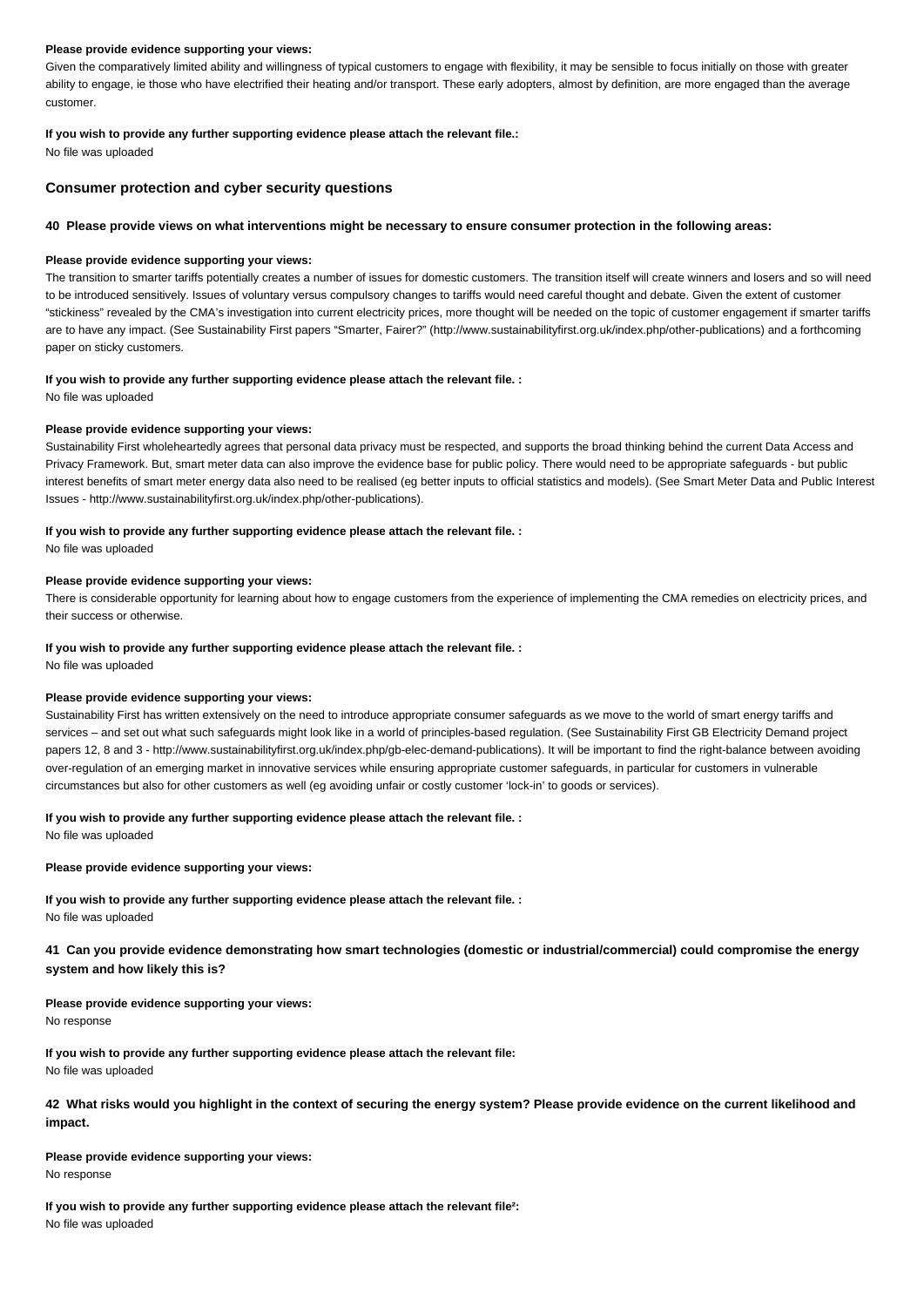# **Roles and responsibilities questions**

### **43 Do you agree with the emerging system requirements we have identified (set out in Figure 1)?**

### Not Answered

**Please provide evidence supporting your views:** No response

**If you wish to provide any further supporting evidence please attach the relevant file:** No file was uploaded

### Not Answered

**Please provide evidence supporting your views:** No response

**If you wish to provide any further supporting evidence please attach the relevant file:** No file was uploaded

### **44 Do you have any data which illustrates:**

# **Please provide evidence supporting your views:** No response

**If you wish to provide any further supporting evidence please attach the relevant file :** No file was uploaded

**Please provide evidence supporting your views:** No response

**If you wish to provide any further supporting evidence please attach the relevant file :** No file was uploaded

### **45 With regard to the need for immediate action:**

Yes

# **Please provide evidence supporting your views:**

Through Sustainability First's close involvement with the Power Responsive initiative, it is evident that a better understanding is needed of the transmission / distribution intersect, including, eventually, better alignment of price signals for the power flows at the T&D boundary/grid supply point, and, better alignment of the structure of approaches to T&D charges. See also answer to question 36.

### **If you wish to provide any further supporting evidence please attach the relevant file:**

No file was uploaded

Not Answered

### **Please provide evidence supporting your views:**

See response above.

# **If you wish to provide any further supporting evidence please attach the relevant file:** No file was uploaded

Not Answered

# **Please provide evidence supporting your views:**

See response above.

# **If you wish to provide any further supporting evidence please attach the relevant file:** No file was uploaded

### **46 With regard to further future changes to arrangements:**

Not Answered

### **Please provide evidence supporting your views:** No response.

**If you wish to provide any further supporting evidence please attach the relevant file:** No file was uploaded